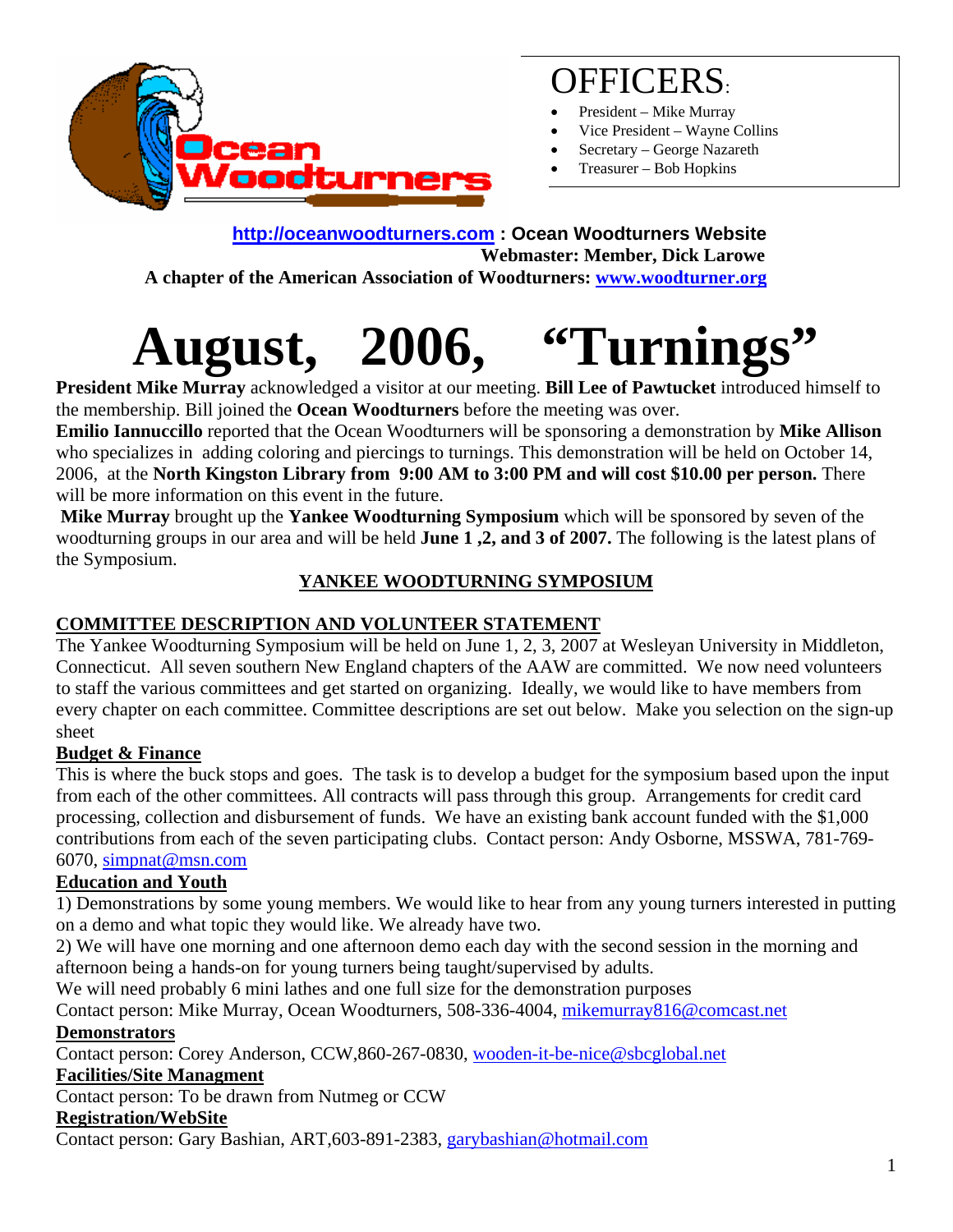**Instant Gallery/Theme-Logo** Contact person: Angelo Iafrate, Ocean Woodturners, 401-934-1349, [iafrateturns@cox.net](mailto:iafrateturns@cox.net) **Clean-up** Contact person: Buster Shaw, Nutmeg, 203-794-0346, [bustershaw@sbcglobal.net](mailto:bustershaw@sbcglobal.net) **Public Relations/Advertising** Contact person: Frank White, CNEW, 508-867-3010, [whitehollowoods@verizon.net](mailto:whitehollowoods@verizon.net) **Audio/Visual** Contact person: Dick Vose, ART, 978-667-7589, [rvose@netway.com](mailto:rvose@netway.com) **Machinery/Equipment** Contact person: TBD **Trade Show** Contact person: Norm Mancuso, CNEW, 508-653-4195, [nmancuso@comcast.net](mailto:nmancuso@comcast.net) **Auction/Raffle** Contact person: Steve Patzman, Cape Cod, 508-432-0665, [patzman-dis@comcst.net](mailto:patzman-dis@comcst.net)

# **Meeting Demonstration**

### **Greg Marshall gave a demonstration of turning a medium sized cue stick.**



**Greg Marshall tapering one section of the cue stick**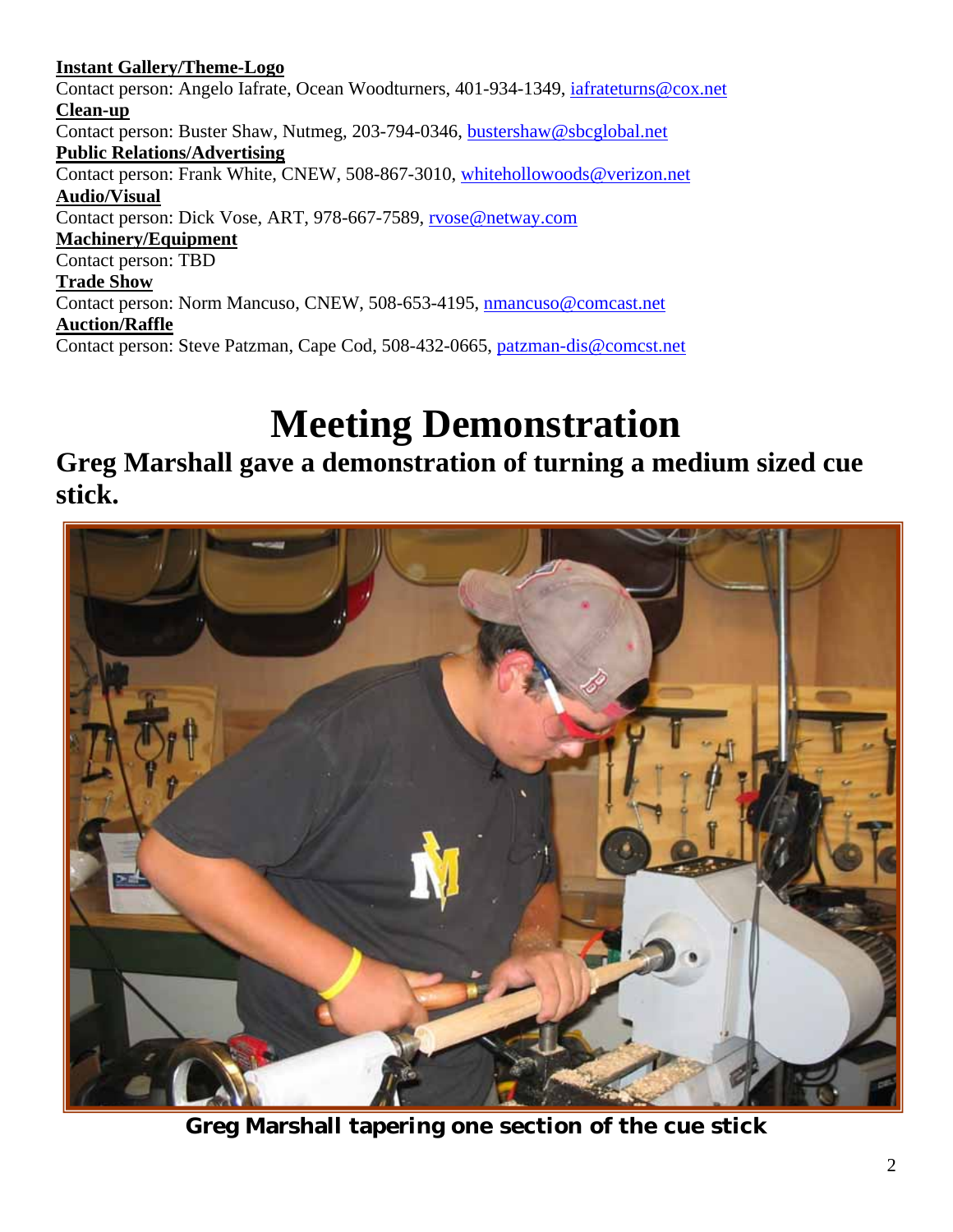

**l Greg's poo cue. Close Up's of the details on**

## **Show and Tell**



**From left to right:** 

**George Nazareth: a segmented lidded box of Cherry, Purple heart and Bernie Feinerman: an 8 sided lidded bowl with Walnut bottom Maple** 

**r Bob O'Connor: a mushroom out of Ceda red Parker: three Soft Maple bowls FAnthony Scuncio: a Maple bowl**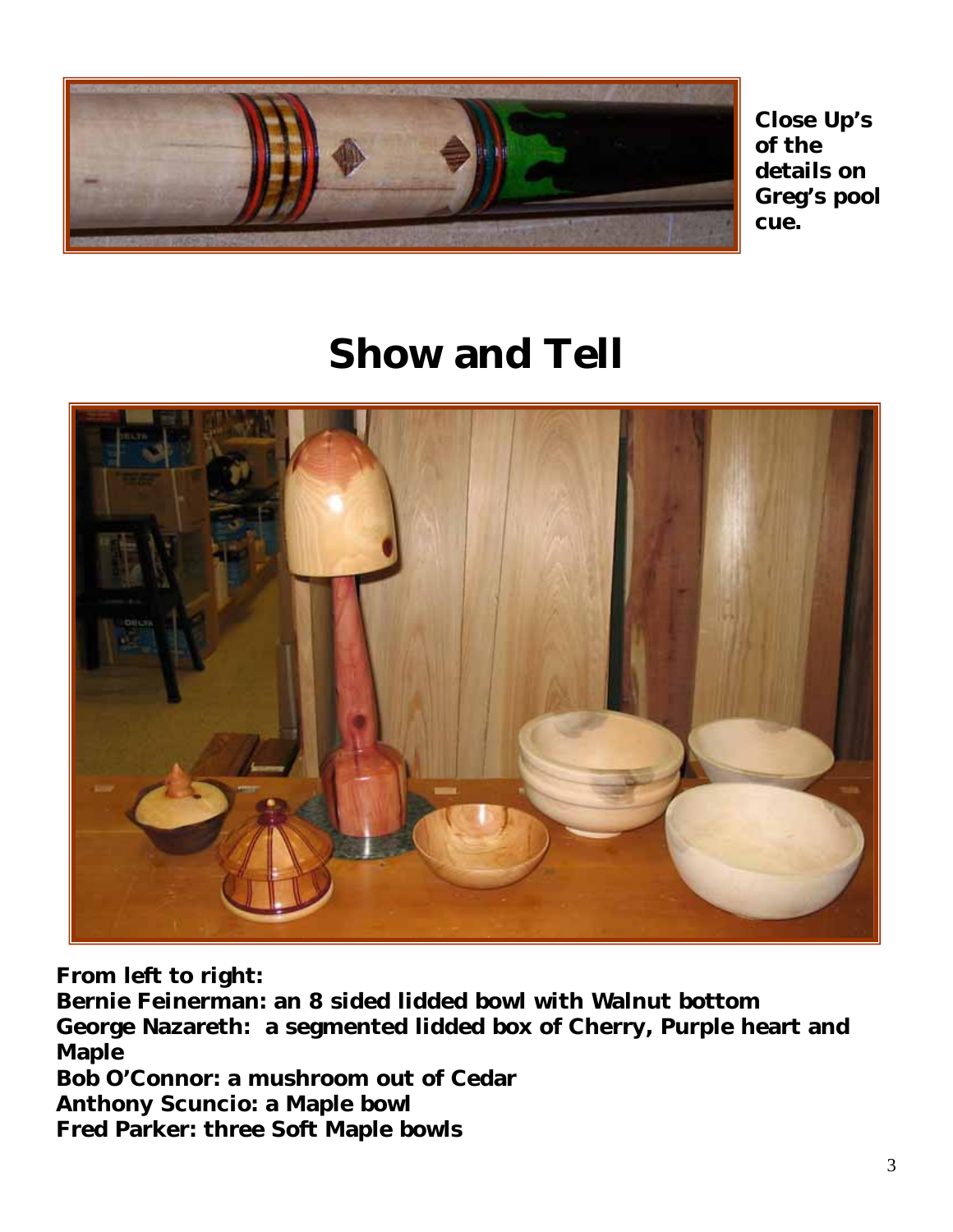





**Bob O'Connor next to his Mushroom Anthony Scuncio and his bowl** 

**Fred Parker holding his 3 bowls George Nazareth with his lidded box**